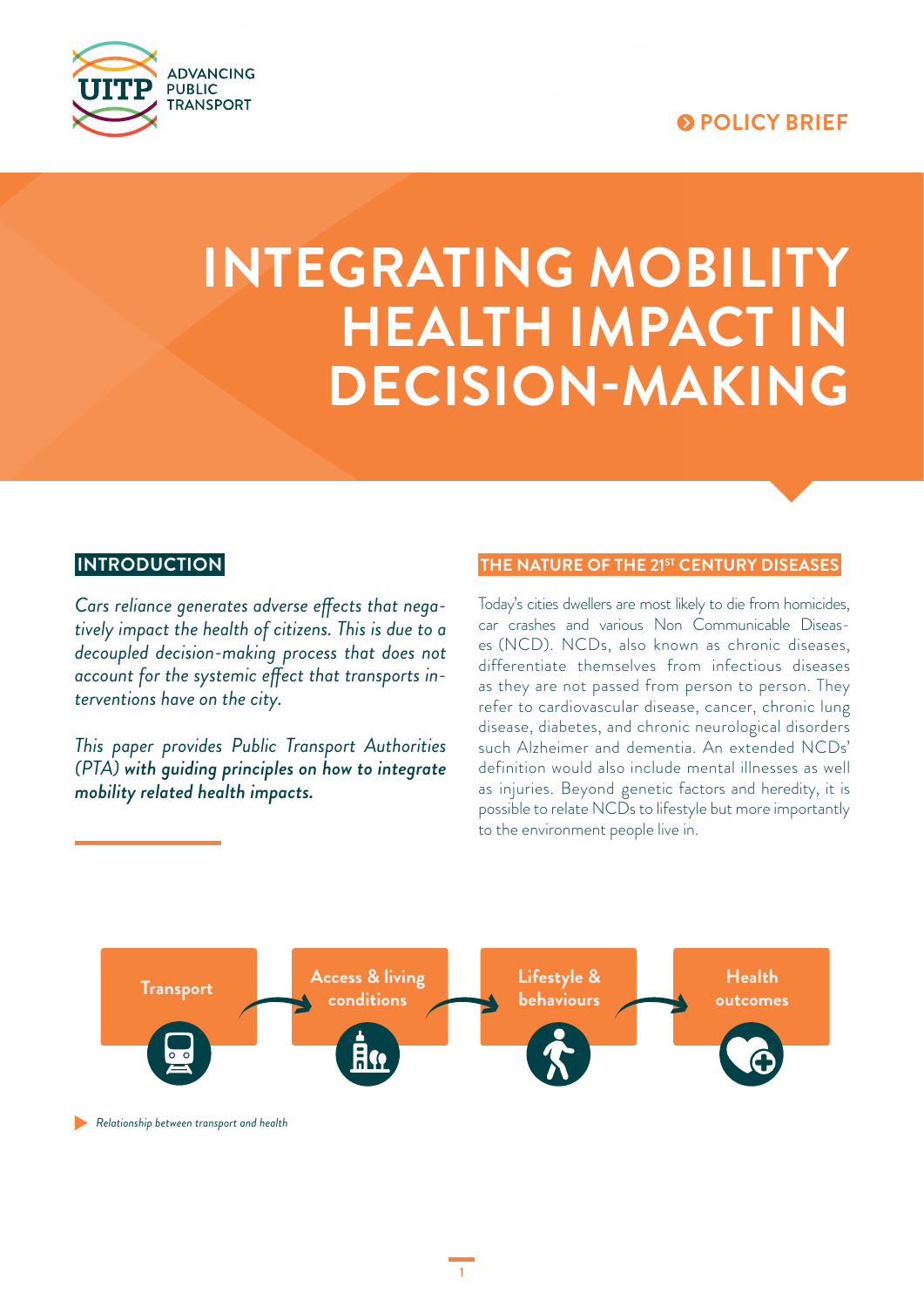Adopting an epidemiological perspective there is therefore a need to explore and understand when, where and who is affected to determine the NCDs risk factors and subsequent reduced life expectancy. In this respect, health presents a social gradient that is mirrored in space. According to where we live, we are not all equal in terms of life expectancy and these inequalities manifest at the global, country, city and even at the neighbourhood levels. In Europe, the average life expectancy is lower in eastern and central countries than in Sweden, Norway or Italy. In Japan, between 1990 and 2015 the disparities between the highest and lowest performing prefectures have widened, and this is despite an overall increase in life expectancy at the country level. This relates to political, socioeconomic and environmental factors as the lower socioeconomic classes have higher exposure to injuries and risks related lifestyle. In this respect, the question is "how to generate a fairer society for healthy life?"

**Accounting for the nature of the pandemic, health care expenditure will not suffice to face the NCDs of the 21st century. The health challenge is a problem of social inequality and injustice. UITP believes that part of the health solution would consist of equipping cities and their inhabitants with integrated public transport.**

#### **EQUIPPING CITIES WITH INTEGRATED PUBLIC TRANSPORT**

The idea that equipping cities with integrated public transport would improve the life expectancy of their inhabitants is based on the premise that transport impacts people's living conditions, which in turn will alter their choice and lifestyle. Beyond funding and investment, this paper will show that we need to rethink the way we conceive transport and mobility in light of the health challenge. Here, the emphasis is less on "equipping" than on the "integrated" character of the action because cities with integrated public transport will enable people to safely choose walking or cycling.

Transport modes shape and structure space. The car enables cities to sprawl and suburbanise; a dispersion phenomenon that involves longer commuting time and social isolation. In contrast, denser cities tend to be healthier. The London School of Economics found that Hong-Kong scored higher in terms of life expectancy than most cities in the world. Thanks to its compact form and efficient public transport system only 6% of the population use cars. More specifically, by favouring short distances with increased residential density, mixed land use, and proximate and enhanced public transport, as well as an urban form that encourages cycling and walking, has resulted in increased DALYs (Disability-Adjusted Life Year) in relation to reduced NCD.

At this point, we can stress the engineering-led character of the discipline which considers transport infrastructure and service delivery in isolation, dominated by a "predict and provide" rationale without any form of coordination with housing and land use. In fact, what is missing here is the integration of transport decisions and interventions. Yet, there seems to be a turn in transport with the emergence of practices such as Transit Oriented Development (TOD). Also, regeneration projects where transport modes are seen as a catalyst to enhance deprived area, are becoming increasingly popular, i.e.: the last UITP Policy Brief, Public Transport as an instrument for urban regeneration. While such practices are promising, they remain patchy and rarely refer to health explicitly. This situation significantly reduces PTAs capacities to tackle mobility related health concerns because there is no governance framework and subsequent mechanisms that allow the different actors and stakeholders to lead a joint-action. In the present paper, we think that to deal effectively with urban mobility related health concerns, we need a coordinated and integrated approach and this is what requires new guidelines. But before, we need to acknowledge the wicked nature of health, in relation to transport.

#### **HEALTH IS A WICKED PROBLEM**

A wicked problem is an issue that cannot be formulated in a definitive or universal manner because there is no statement that can contain all information regardless of the context. This refers to the fact that the problem translates differently from place to place. To provide a specific example, in Africa transport related health concerns manifest in terms of road safety and security. This leads to a general question: how the relationship between health concerns and mobility should be framed for developing cities, especially as they follow a specific urbanisation process where population growth is often uncontrolled? This relates to the dynamics of cities and the way they develop. The city could be seen as a system that relies on diverse components and their relationships to form a complex whole whose functioning and evolution might be impossible to foreseen. In this context, health outcomes depend on a multiplicity of associations, which impede the isolation of causal relationship between independent factors. In result, it is difficult to predict in detail the health impacts of transport interventions, which emerge ex-post out of a series of feedback loops, as unintended consequences. In such a setting, ambiguity and uncertainty are pervasive, there is no one single right answer or action to be taken leading to a high level of indeterminacy.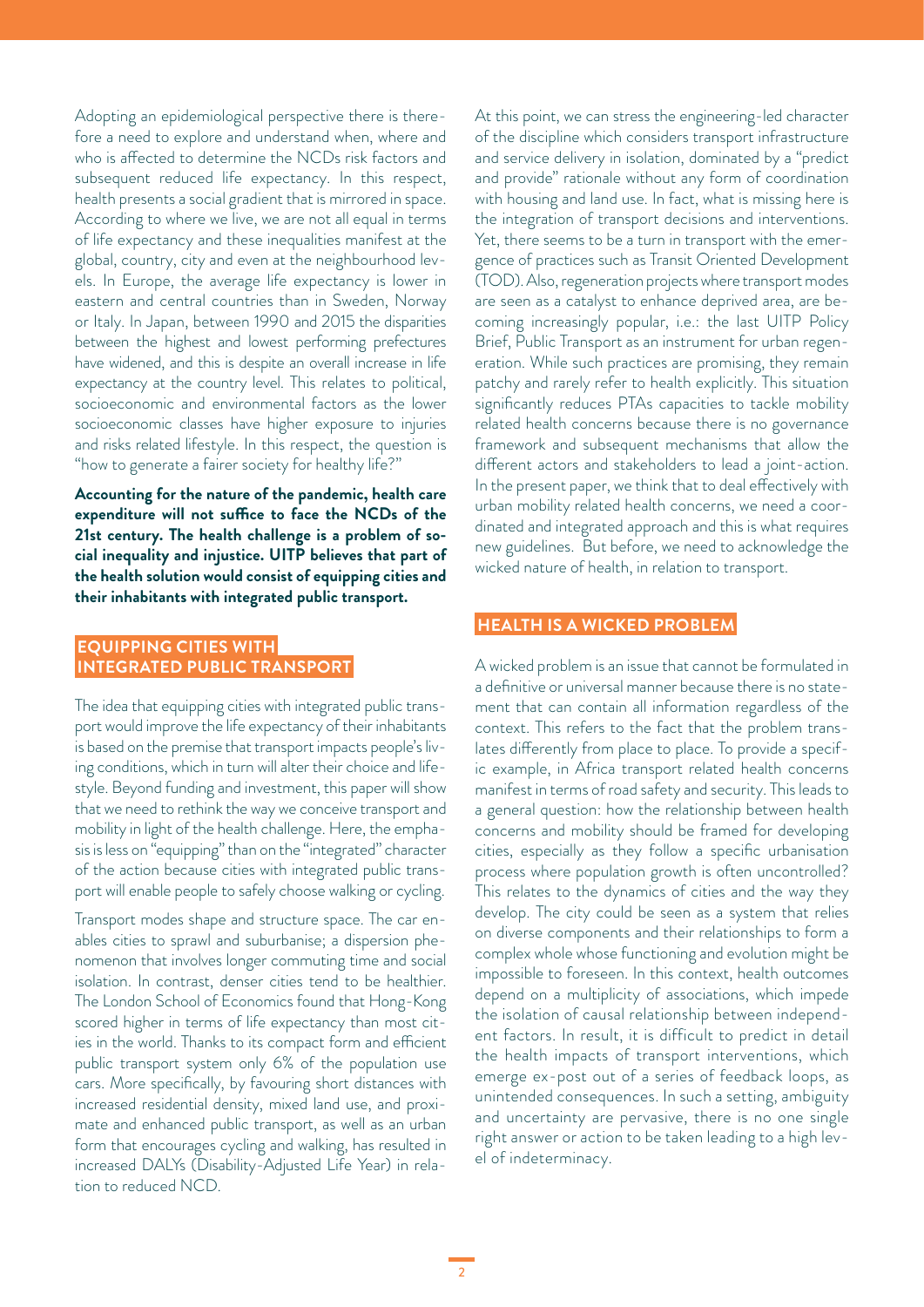#### **What is now clear is that health is a local issue that depends on the way transport is organised at the city level, and more specifically on the extent to which local institutions integrate transport.**

Still, no universal framework exists since health as the conditions of living pertain to time and space and might not allow for standard response when it comes to what should be done in the transport domain. Health, a wicked problem, challenges traditional modes of governance and management. There is a need for an alternative approach. In consequence, the next part of this paper develops a standpoint that consists of four Principles, namely 1) Breaking silos and crossing sectoral boundaries 2) Looking for evidence based on the link between people's health and where they live 3) Monitoring and Evaluating the potential impact of transport intervention on health 4) Place-making and designing cities as people centric environments.



**Principles for integrating the health impacts of mobility into decision making** 

#### PRINCIPLE 1: BREAKING SILOS AND CROSSING SECTORAL BOUNDARIES.

This first principle considers traditional modes of governance and management to demonstrate that they are not only inadequate to account for the wicked character of health but are also part of the problem. Most Institutional responses to societal problems rely on expert knowledge to legitimise top down measures that flow along a clear chain of command. It does not only deny the multi-faceted character of health, but also involves adverse effects. First, it conceives the world as a closed system where the city is merely seen as the sum of its parts. In result, organisations tend to be driven by narrowly defined tasks, ignoring the broader implications of their actions. At the system/city level, this infuses a silo mentality and involves a series of interventions that might be divergent. In turn, it increases the pressure for coordination and simplifies the social and political context in which the health problem is handled. The society is increasingly plural in terms of values and individuals are more able to decide what to support rather than adhering to given judgements, even if they are deemed to represent the general interest. Subsequently, the hegemony of experts is contested as well as the actions it used to support. Finally, such a top-down approach is not only ineffective to deal with contemporary mobility related health concerns but also suppresses the freedom of action of the whole nexus of stakeholders, planting the seed for resistance and conflict.

Here, we should focus on the role of Public Transport Authorities (PTAs) and their attitude. In order to integrate the Health Impacts of Urban Mobility into Decision-Making there is a need for change. A first step is to recognise that health is not a problem PTAs can solve on their own, it cuts across the boundaries of existing administrations and therefore requires a joint action. Such a joint action should draw on mutual dependencies and horizontal relationships with a multiplicity of stakeholders, questioning the notion of scales, levels of government and sectoral boundaries. PTAs are subject to the influence of others who might have a different understanding of the problem according to their perspective. In this respect, the case of Greater Manchester is enlightening.

Again, PTAs must seek the widest acceptability of measures as well as synergies and collaboration. This should enable the emergence of a shared vision that is co-constructed from the bottom-up with the different stakeholders over an iterative process. To support such process PTAs should rely on the second principle, namely looking for people centred evidence.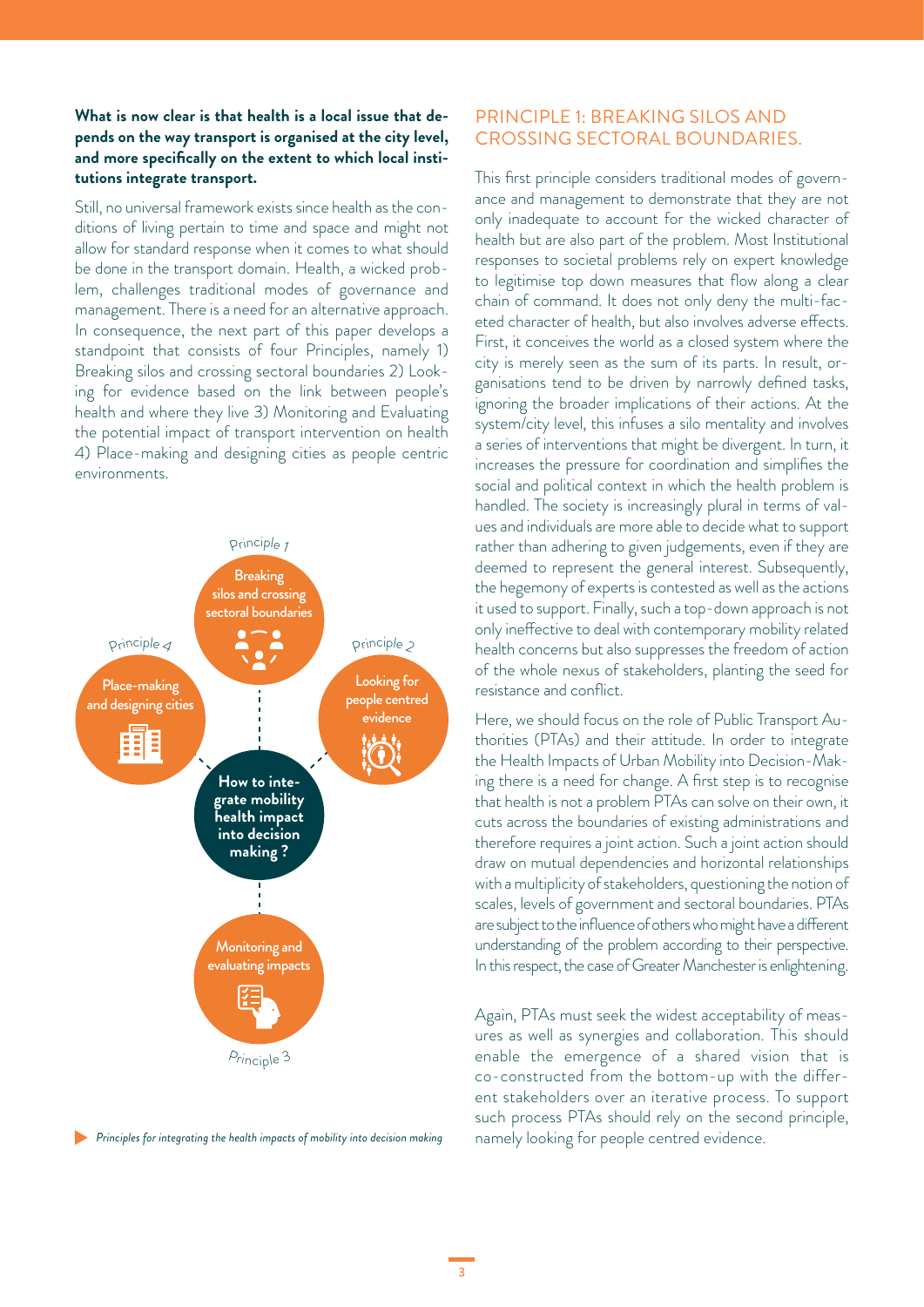## **FEASIBILITY STUDIES FOR A CLEAN AIR ZONE IN GREATER MANCHESTER**

for 65% of nitrogen dioxide (NOX) emissions. In response to the air quality issue in a range of UK target by 2050. To comply with the national Air issue, including Clean Air Zone (CAZ) options. successful implementation, which is the integra-This work will culminate in a city region wide Clean Air Plan by the end of 2018. This case is a perfect



## PRINCIPLE 2: LOOKING FOR PEOPLE CENTRED EVIDENCE.

Legitimising PTAs actions and intervention is all the more problematic due to ongoing gaps in scientific evidence. For example, there is now a consensus on the need to measure multidirectional relationships between health outcomes and the way we travel. Recently, there is a growing interest for evidence on the link between health and active travel. In the UK, the correlation between active travel policies and a low carbon environment could reduce NHS costs if active travel were to increase. Increased levels of active travel help to reduce obesity and have positive impacts on mental health and overall wellbeing. For the elderly, physical activity sustained over the long term has been associated with reduced levels of memory loss and a reduction in the deterioration of physical ability. In Brazil, recent research looked for the socio-economic determinants of active mobility. Among such determinants was the metropolitan area where people live, whether they own a car, or their level of income. Active travel was shown to be more frequent in low income household. Again the forces that drive choices vary in space. Still there is a need for better data on cycling and walking. Similarly, the last 20 years have been characterised by the proliferation of research on aspects of the urban environment associated with obesity. Whilst such attempts are laudable, experts themselves are cautious with recommendations. First, there is a generalisation issue because no research has adopted a wide enough geographical and demographic representation. Second, the evidence we seek requires large-scale, detailed epidemiological studies with measured outcomes that account for person-centred information on the built environment. Third, the available metrics we use to integrate the built environment are of insufficient quality and lack the conceptual ground that enables the articulation of a robust narrative. Therefore, experts are telling us that they are not always able to make a confident assessment, because their traditional methods and available data are too limited. To resolve this, researchers are looking for innovation in study design, data sources and analytical approach to address the health problem.

Drawing on both, principle 1 and principle 2, we can reflect on the role of evidence and how it relates to the integration of transport. As mentioned before, experts used to legitimise decisions, hence a hegemonic position in the debates. Now, experts realise they must also progress to address the complexity of contemporary health problem and better serve societal goals. This is an important change, it is not acceptable anymore to produce evidence that supports the way we commonly do things; evidence must enter the political realm to trigger new ways of delivering services, fostering synergies between sectors. This is what is happening in Helsinki. *Copyright: CaF*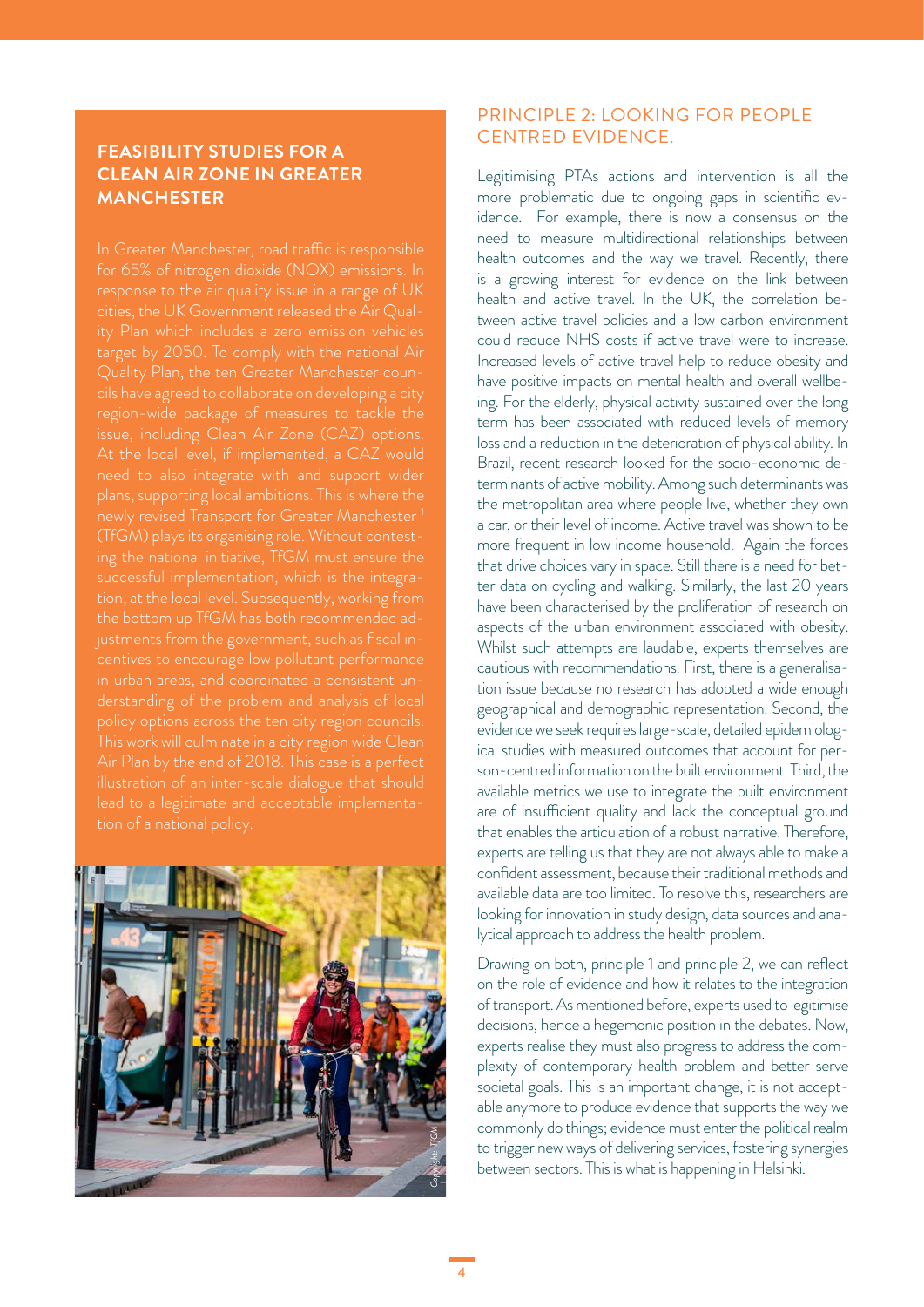## **THE LAND USE, HOUSING AND TRANSPORT PLAN OF HELSINKI (MAL)**

that considers land-use, housing and transport all together: the MAL. To legitimise the MAL, Helsinki draws on the most advanced knowledge and academic research and on health, acknowledging 1) the multidirecpend on a multiplicity of environmental factor that act ibility in the long-term, setting intermediate goals and with discretion and impact assessment is integrated as interaction. In result, the MAL requires the production itoring. This constitutes an interesting mind-set's evolution. Helsinki introduces and argues for a third action



## PRINCIPLE 3: MONITORING AND EVALUATING IMPACTS.

Helsinki's method represents next stage thinking, because it gives prominence to evaluation, which is appropriate to account for the wicked character of health. Again, the city constitutes a complex system whose evolution can turn unpredictable, hence a need for evaluation; namely assessing the impact of decisions and actions. And a need to integrate evaluation results to facilitate learning, ensuring that the same mistakes are not reproduced again and again. To put it simply, what is missing is a critical and reflexive attitude that would systematically question if what we are doing is good and why. The challenge is to observe change and improve our understanding of transport and cities dynamics and how they reflect on people's health, providing an opportunity for PTAs to revise their judgement. This gives relevance to continuous monitoring and ex-post evaluation. Accounting for the multi-stakeholder's context of the health problem, monitoring should foster collaborative learning and become a part of a participatory decision-making process. To this purpose, indicators need to generate narratives that reflect outcomes that are important to the broadest range of stakeholders. This is all the more relevant that the mobility landscape is changing. New app-based on-demand transport as well as the development of autonomous vehicles are likely to alter and diversify travel behaviours, involving an additional layer of uncertainty when it comes to the relationship between transport interventions, the way we move and health.

**Systematically monitoring and evaluating the health impact of transport interventions would not only support integrated policies such as Helsinki but also shed light on any practice that might potentially deteriorate but also improve the health of citizens. This could already be achieved in the case of Singapore.**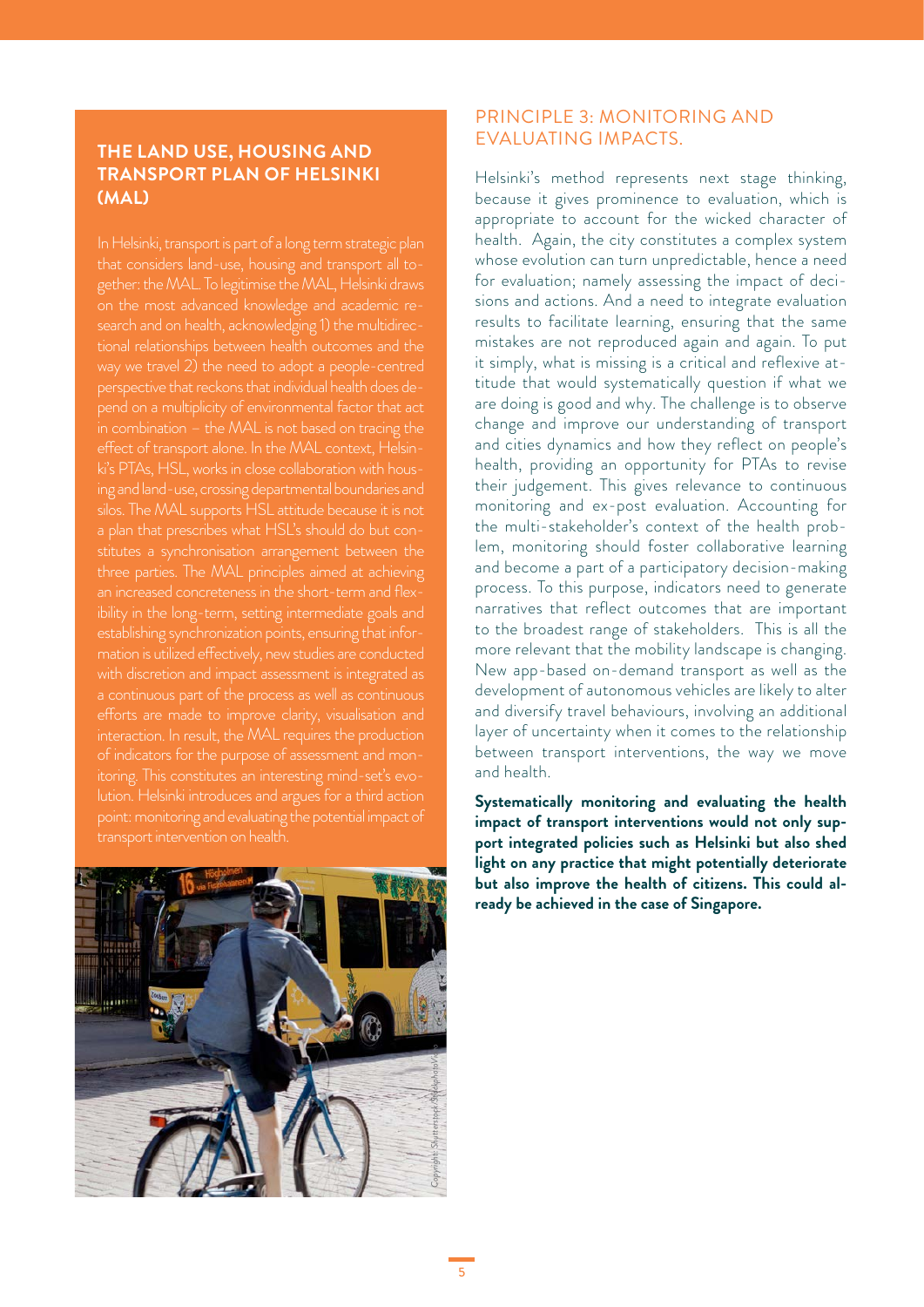#### **THE PUBLIC TRANSPORT POLICY OF SINGAPORE**

Singapore's PTA, the Land Transport Authority (LTA) is leading an integrated public transport tem. The target is to make sure that during the UBER, but also on bikes. Bikes do not constitute a common mode of transport for Singaporeans. This opportunity to encourage biking in Singapore and LTA has invested heavily in infrastructure to build it could be seen as virtuous for Singaporean health



So far the principles have addressed the institutional aspect of transport delivery and subsequent impact on health. They recommend some changes in the way transport is delivered. This would foster a new culture that could lead to the implementation of different techniques, including changes to urban design. This is the point of the last principle: place –making and designing cities.

## PRINCIPLE 4: PLACE-MAKING AND DESIGNING CITIES

For urban transport to address the health challenge, there is a need for a more balanced and unified contribution from different fields such as engineering, ecology, transport planning, architecture etc. This paper forwarded Action Points/principles to promote integration at the organisational and institutional level. This novel mind-set should also open an avenue for new, multidisciplinary, approaches at the physical level. Urban design is such an approach. Urban design is a process: the art of making better places, dealing with how they look and how they perform.

According to the famous Danish architect Jan Gehl, what is most attractive in cities is activity in human life and social interactions. This standpoint has led to a ban on cars in the main commercial street of Copenhagen, which has since become an important pedestrian zone. This early initiative meets the last UITP policy brief, Ensuring Accessibility of Pedestrian Zone, and its recommendations on how pedestrianizing streets. Instead of configuring cities around cars and high speed travels, the urban design process puts people at the core of successful urban places, especially if they play an active role in guiding decisions. It encourages participation and citizen engagement. Being iterative in nature, urban design is stakeholder inclusive and seeks the integration across all interests. Here, communities are viewed as holding key information and are crucial for framing sound strategies. This contrasts with traditional top-down decision-making process. The Healthy Street approach London is a good example of urban design for health.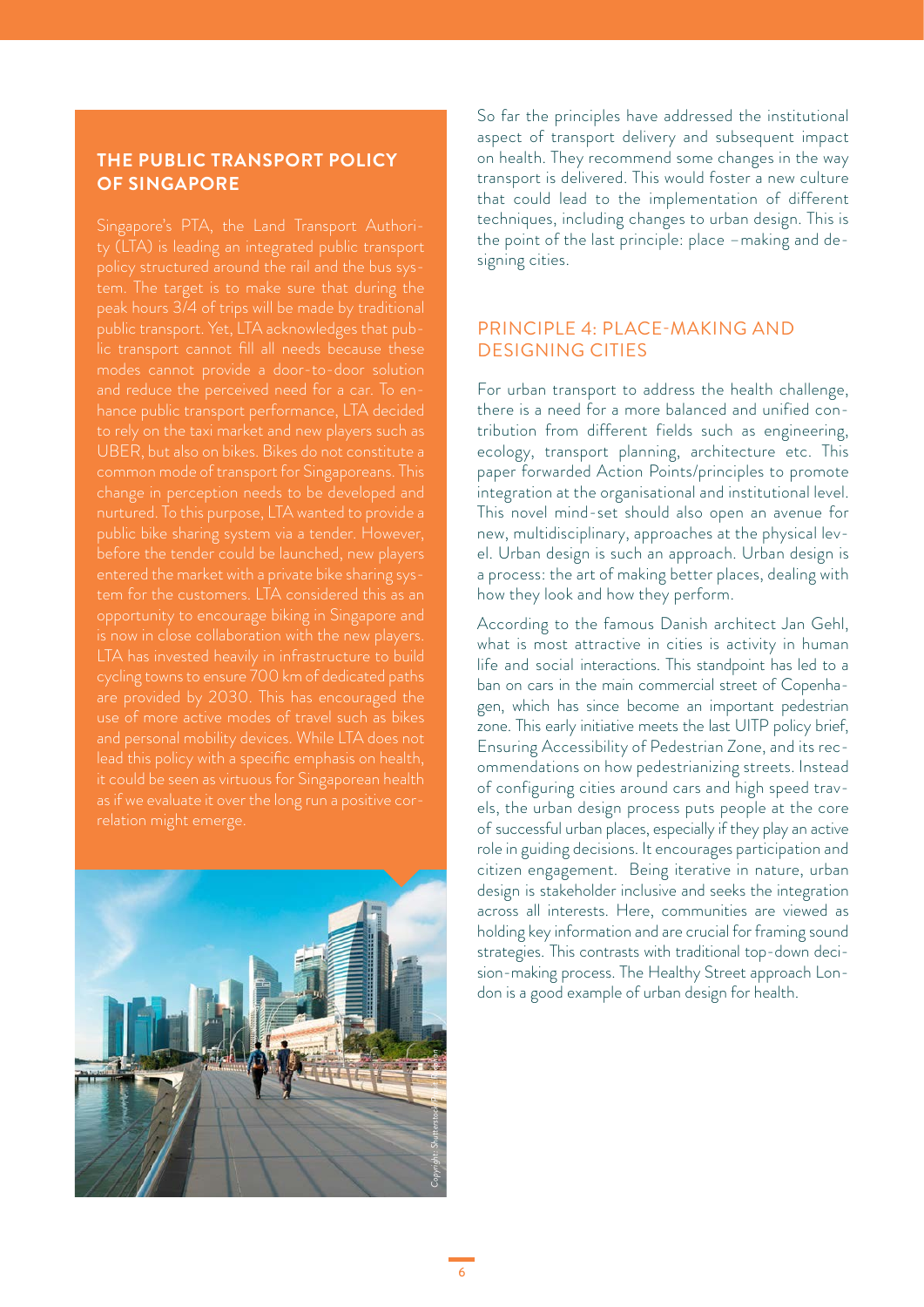## **HEALTHY STREET APPROACH OF LONDON**

(TfL) care about streets. It consists of 10 indicawhere the healthiest and more environmentally an iterative process where the designer engages meet all the conditions for better streets, for the citizens. Instead of conceiving the street design in





## **CONCLUSION**

*Overall, this paper offered four institutional principles to rethink the delivery of transport and mobility services. This attitude, which resonates with the Nobel Prize in Economics that promotes nudging for a fairer and forgiving environment, will ensure that it is easy for everyone to adopt healthier habits, because we can't count on people alone to make the right choice for their health.*